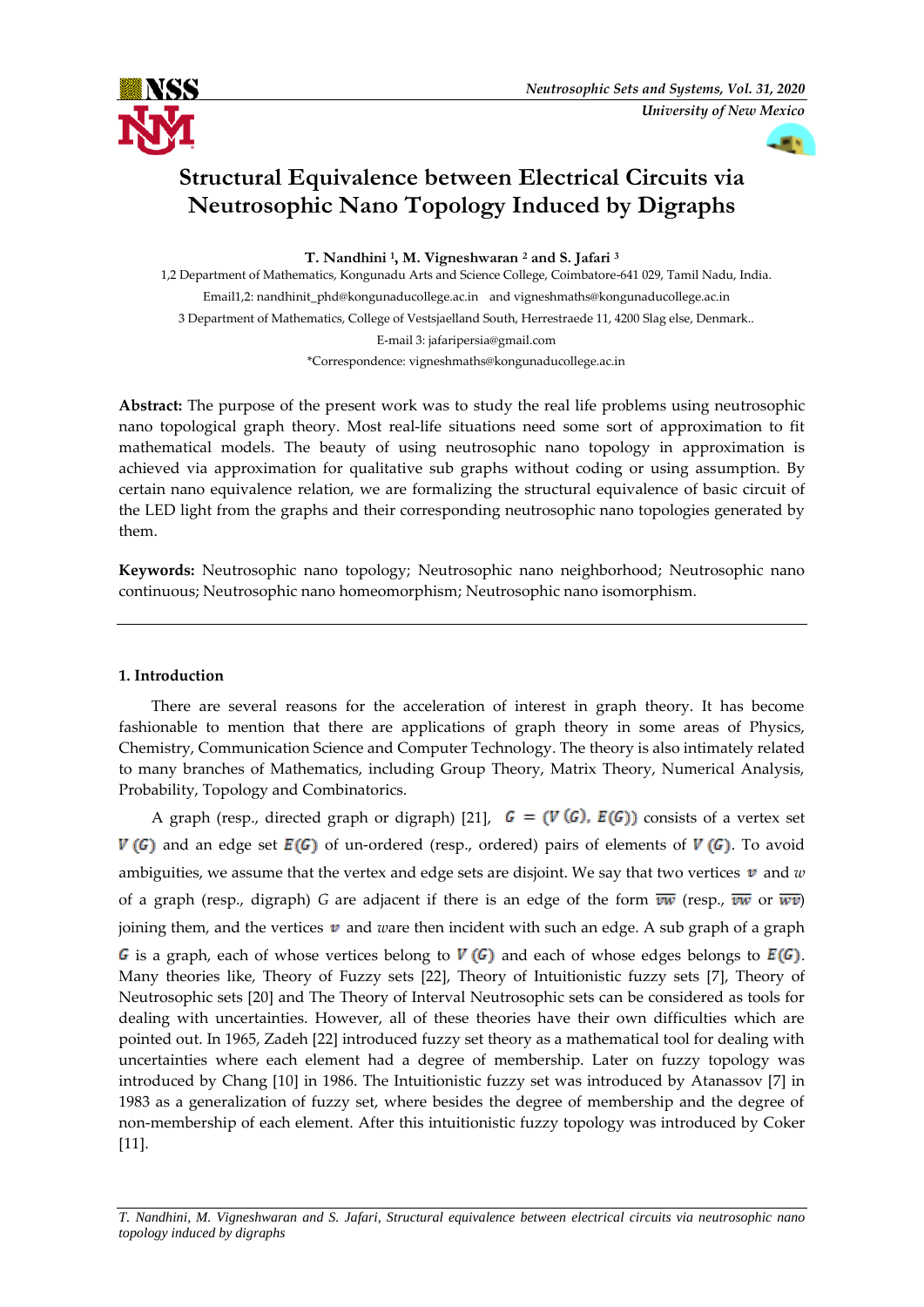The neutrosophic set was introduced by Smarandache [20] as a generalization of intuitionistic fuzzy set. In 2012, Salama and Alblowi [18] introduced the concept of Neutrosophic topological spaces as a generalization of intuitionistic fuzzy topological space and a neutrosophic set besides the degree of membership, the degree of indeterminacy and the degree of non-membership of each element. In 2014 Salama, Smarandache and Valeri [19] introduced the concept of neutrosophic closed sets and neutrosophic continuous functions. Smarandache's neutrosophic concept have wide range of real time applications for the fields of [1-6] Information Systems, Computer Science, Artificial Intelligence, Applied Mathematics, decision making. Mechanics, Electrical & Electronic, Medicine and Management Science etc, Rough set theory is introduced by Pawlak [17] as a new mathematical tool for representing reasoning and decision-making dealing with vagueness and uncertainty.

This theory provides the approximation of sets by means of equivalence relations and is considered as one of the first non-statistical approaches in data analysis. A rough set can be described by a pair of definable sets called lower and upper approximations. The lower approximation is the greatest definable set contained in the given set of objects while the upper approximation is the smallest definable set that contains the given set. Rough set concept can be defined quite generally by means of topological operations, interior and closure, called approximations. In 2013, a new topology called Nano topology was introduced by Lellis Thivagar [13] which is an extension of rough set theory. He also introduced Nano topological spaces which were defined in terms of approximations and boundary region of a subset of a universe using an equivalence relation on it. The elements of a Nano topological space are called the Nano open sets and its complements are called the Nano closed sets. Nano means something very small. Nano topology thus literally means the study of very small surface. The fundamental ideas in Nano topology are those of approximations and indiscernibility relation.

Some properties of nano topology induced by graph were investigated by Arafa Nasef [8] et al. single valued neutrosophic graphs were introduced by Said Broumi [9] et al. in which they defined degree, order, size and neighborhood of single valued neutrosophic graph. The aim of this paper is to deal with some practical problems by utilizing neutrosophic nano topology. Nano homeomorphism [14] between two nano topological spaces are said to be topologically equivalent. Using this concept, we are formalizing the structural equivalence of basic circuit of the LED light from the graphs and their corresponding neutrosophic nano topologies generated by them.

## **2. Preliminaries**

**Definition 2.1.** [13] Let  $\mathbf{U}$  be a non-empty finite set of objects called the universe and  $\mathbf{R}$  be an equivalence relation on  $\mathcal U$  named as indiscernibility relation. Elements belonging to the same equivalence class are said to be indiscernible with one another. The pair  $(\mathcal{U}, \mathcal{R})$  is said to be the approximation space. Let  $\mathcal{X} \subseteq \mathcal{U}$ .

(i) The lower approximation of  $\mathcal X$  with respect to  $\mathcal R$  is the set of all objects, which can be for certain classified as  $\mathcal X$  with respect to  $\mathcal R$  and is denoted by  $\mathcal L_{\mathcal R}(\mathcal X)$  . That is,  $\mathcal{L}_{\mathcal{R}}(\mathcal{X}) = \mathcal{U}_{x \in \mathcal{U}}\{\mathcal{R}(x) : \mathcal{R}(x) \subseteq \mathcal{X}\}\$  where  $\mathcal{R}(x)$  denotes the equivalence class determined by  $x$ .

(ii) The upper approximation of  $\mathcal X$  with respect to  $\mathcal R$  is the set of all objects, which can be possibly classified as  $\mathcal X$  with respect to  $\mathcal R$  and is denoted by  $\mathcal U_{\mathcal R}(\mathcal X)$  . That is,  $u_{\mathcal{R}}(\mathcal{X}) = u_{x \in \mathcal{U}}\{\mathcal{R}(x): \mathcal{R}(x) \cap \mathcal{X} \neq \varphi\}.$ 

(iii) The boundary region of  $\mathcal X$  with respect to  $\mathcal R$  is the set of all objects which can be classified neither as  $\mathcal X$  nor as not  $\mathcal X$  with respect to  $\mathcal R$  and it is denoted by BR(X). That is,  $B_{\mathcal{R}}(\mathcal{X}) = u_{\mathcal{R}}(\mathcal{X}) - \mathcal{L}_{\mathcal{R}}(\mathcal{X})$ 

T. Nandhini, M. Vigneshwaran and S. Jafari, *Structural equivalence between electrical circuits via neutrosophic nano topology induced by digraphs*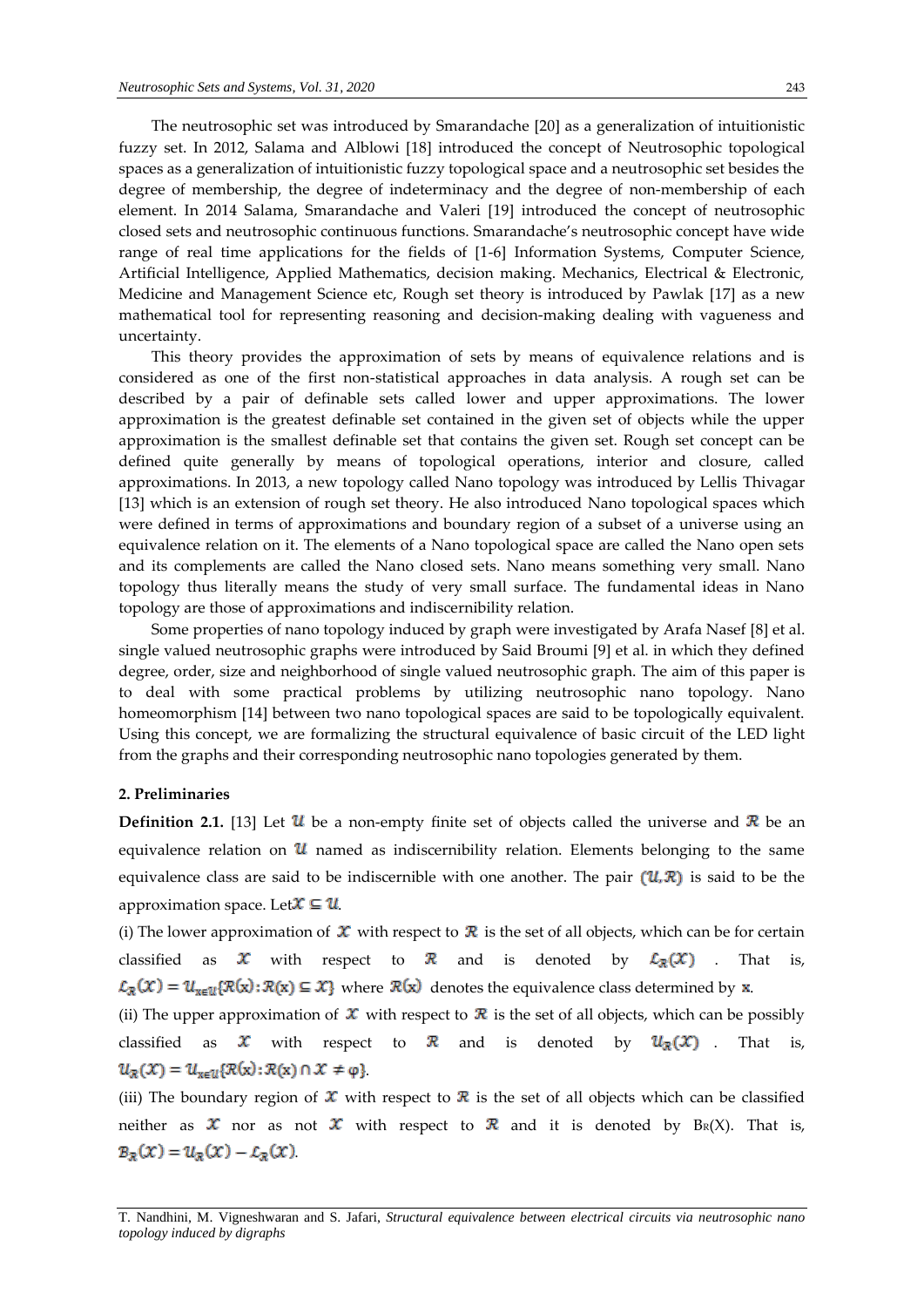**Definition 2.2.** [20] A neutrosophic set  $\delta$  is an object of the following form  $A = \{(s, \mathcal{P}_{\mathcal{A}}(s), \mathcal{Q}_{\mathcal{A}}(s), \mathcal{R}_{\mathcal{A}}(s): s \in \mathcal{S})\}$  where  $\mathcal{P}_{\mathcal{A}}(s)$ ,  $\mathcal{Q}_{\mathcal{A}}(s)$  and  $\mathcal{R}_{\mathcal{A}}(s)$  denote the degree of membership, the degree of indeterminacy and the degree of non-membership for each element  $s \in S$ to the set  $\mathcal{A}$ , respectively.

**Definition 2.3.** [18] A neutrosophic topology in a nonempty set  $\mathcal X$  is a family  $\mathcal I$  of neutrosophic sets in  $\boldsymbol{\mathcal{X}}$  satisfying the following axioms:

- (i)  $0_N$ ,  $1_N \in \mathfrak{I}$ ;
- (ii)  $A \cap B \in \mathfrak{I}$  for any  $A, B \in \mathfrak{I}$ ;

(iii)  $\cup$   $({\cal A})_i$  for any arbitrary family  $({\cal A})_i$ :  $i \in J \subseteq \mathfrak{I}$ .

**Definition 2.4.** [15] Let  $\mathcal{U}$  be a universe and  $\mathcal{R}$  be an equivalence relation on  $\mathcal{U}$  and Let  $\mathcal{S}$  be a neutrosophic subset of  $\mathcal U$ . Then the neutrosophic nano topology is defined by  $\tau_N(\mathcal{S}) = \{0_N, 1_N, \overline{N}(\mathcal{S}), \mathcal{N}(\mathcal{S}), B_N(\mathcal{S})\}\,$ , where

(i).  $\underline{\mathcal{N}}(\mathcal{S}) = \{ (y, \mathcal{M}_{\mathcal{R}(y)}, J_{\mathcal{R}(y)}, \mathcal{N}_{\mathcal{R}(y)}) / z \in [y] \mathcal{R}, y \in \mathcal{U} \}.$ 

(ii)  $\overline{\mathcal{N}}(\mathcal{S}) = \{ (y, \mathcal{M}_{\mathcal{R}(y)}, \mathcal{I}_{\mathcal{R}(y)}, \mathcal{N}_{\mathcal{R}(y)}) / z \in [y] \mathcal{R}, y \in \mathcal{U} \}.$ 

(iii)  $\mathcal{B}_{\mathcal{N}}(\mathcal{S}) = \underline{\mathcal{N}}(\mathcal{S}) - \overline{\mathcal{N}}(\mathcal{S})$ , where  $\mathcal{M}_{\mathcal{R}(y)} = \wedge_{z \in [y] \mathcal{R}} \mathcal{M}_{\mathcal{S}}(z)$ ,  $\mathcal{I}_{\mathcal{R}(y)} = \wedge_{z \in [y] \mathcal{R}} \mathcal{I}_{\mathcal{S}}(z)$ ,  $\mathcal{N}_{\mathcal{R}(y)} = \vee_{z \in [y] \mathcal{R}} \mathcal{N}_{\mathcal{S}}(z)$ ,  $\mathcal{M}_{\mathcal{R}(y)} = \vee_{z \in [y] \mathcal{R}} \mathcal{M}_{\delta}(z), \ \mathcal{I}_{\mathcal{R}(y)} = \vee_{z \in [y] \mathcal{R}} \mathcal{I}_{\delta}(z), \quad \mathcal{N}_{\mathcal{R}(y)} = \wedge_{z \in [y] \mathcal{R}} \mathcal{N}_{\delta}(z).$ 

**Definition 2.5.** [8] Let  $(U, \tau_{\mathcal{R}}(X))$  and  $(U, \tau_{\mathcal{R}}(y))$  be a neutrosophic nano topological spaces, then the mapping  $g: (u, \tau_{\mathcal{R}}(x)) \to (u, \tau_{\mathcal{R}}(y))$  is said to be a neutrosophic nano continuous if the inverse image of every neutrosophic nano closed set in  $\nu$  is neutrosophic nano closed in  $\nu$ .

**Definition 2.6.** [14] Let  $(U, \tau_{\mathbb{R}}(X))$  and  $(U, \tau_{\mathbb{R}}(y))$  be a neutrosophic nano topological spaces, then the mapping  $g: (\mathcal{U}, \tau_{\mathcal{R}}(\mathcal{X})) \to (\mathcal{U}, \tau_{\mathcal{R}}(y))$  is said to be a neutrosophic nano homeomorphism if

(i)  $\boldsymbol{g}$  is one to one and onto.

(ii)  $g$  is neutrosophic nano continuous.

(iii)  $\boldsymbol{g}$  is neutrosophic nano open.

**Definition 2.7.** [14] Let  $\mathcal{G}$  and  $\mathcal{G}'$  be any two graphs. They are isomorphic if there exist a neutrosophic nano homeomorphism  $\varphi: [\mathcal{V}(\mathcal{G}), \tau(\mathcal{V}(\mathcal{H}))] \to [\mathcal{V}(\mathcal{G}), \tau(f(\mathcal{V}(\mathcal{H})))]$  for every sub graph  $\mathcal H$  of  $\mathcal G$ .

**Definition 2.8.** [14]  $\mathcal{N}[v]$  is said to be neutrosophic nano neighborhood of v if it is defined by  $\mathcal{N}[v] = \{w \in \mathcal{V} : w \text{ is a neutrosophic nano neighborhood of } v\} \cup \{v\}.$ 

**Definition 2.9.** [14] Let  $\mathcal{G}$  be a neutrosophic nano graph,  $\mathcal{N}(v)$  a neutrosophic nano neighborhood of v in V and H a neutrosophic nano sub graph of  $\mathcal{G}$ , then  $\tau(\mathcal{V}(\mathcal{H}))$  is a neutrosophic nano topology induced by graph  $[\mathcal{V}(G), \tau(\mathcal{V}(H))]$ . It is denoted by  $\tau(\mathcal{V}(\mathcal{H})) = {\varphi, \mathcal{V}(G), \overline{\mathcal{N}}[\mathcal{V}(G)], \underline{\mathcal{N}}[\mathcal{V}(G)], \underline{\mathcal{B}}_{\mathcal{N}}[\mathcal{V}(G)]}$ 

**Definition 2.10.** [9] A single valued neutrosophic digraph **B** is of the form  $\mathcal{D} = (\mathcal{V}_{\mathcal{D}}, \mathcal{A}_{\mathcal{D}})$  where,  $V_{\mathcal{D}} = \{v_1, v_2, ..., v_n\}$  and the functions  $t_{V_{\mathcal{D}}} : V_{\mathcal{D}} \to [0,1]$ ,  $i_{V_{\mathcal{D}}} : V_{\mathcal{D}} \to [0,1]$ ,  $f_{V_{\mathcal{D}}} : V_{\mathcal{D}} \to [0,1]$  denote the truth-membership function, a indeterminacy-membership function and falsity-membership function of the element  $v_i \in V_D$ , respectively and  $0 \le t_{V_D}(v_i) + i_{V_D}(v_i) + f_{V_D}(v_i) \le 3$ ,  $\forall v_i \in V_D$ ,  $i = 1, 2, ..., n$ 

T. Nandhini, M. Vigneshwaran and S. Jafari, *Structural equivalence between electrical circuits via neutrosophic nano topology induced by digraphs*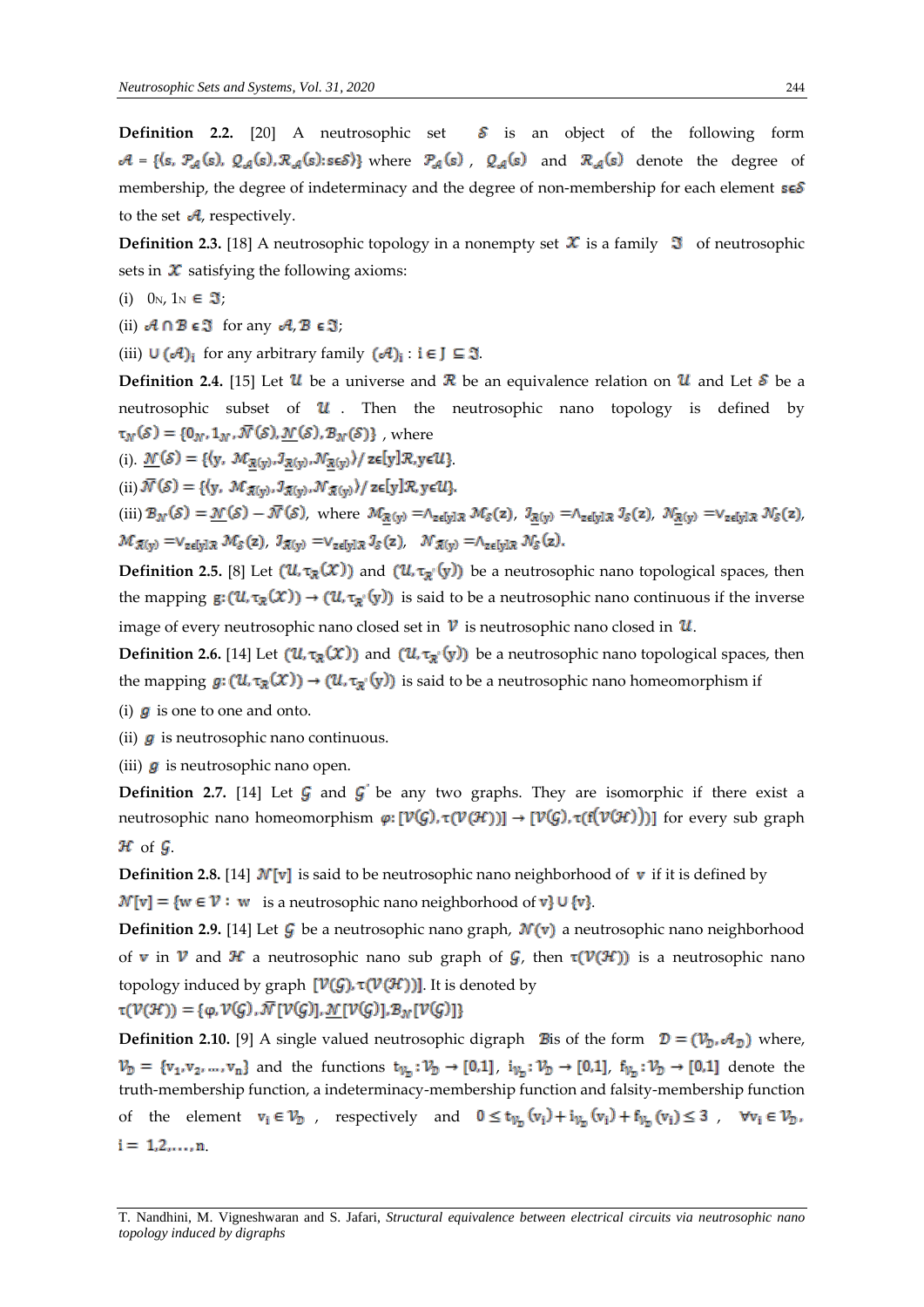$\mathcal{A}_n = \{(v_i, v_i): (v_i, v_i) \in \mathcal{V}_n \times \mathcal{V}_n\}$ provided that  $0 < \mathcal{E}(v_i)\mathcal{E}(v_i) \le 0.5$  and the functions  $t_{\mathcal{A}_n}: \mathcal{A}_{\mathcal{D}} \to [0,1]$ ,  $i_{\mathcal{A}_n}: \mathcal{A}_{\mathcal{D}} \to [0,1]$ ,  $f_{\mathcal{A}_n}: \mathcal{A}_{\mathcal{D}} \to [0,1]$  are defined by  $t_{\mathcal{A}_n}(v_i, v_i) \leq \min[t_{\mathcal{V}_n}(v_i), t_{\mathcal{V}_n}(v_i)]$  $i_{\mathcal{A}_n}(v_i, v_i) \geq \max[i_{\mathcal{V}_n}(v_i), i_{\mathcal{V}_n}(v_i)]$  $f_{a_n}(v_i, v_i) \ge \max [f_{v_n}(v_i), f_{v_n}(v_i)]$ 

Where  $t_{\text{min}}$ ,  $f_{\text{min}}$  denote the truth-membership function, a indeterminacy membership function and falsity-membership function of the  $arc(v_i, v_i) \in \mathcal{A}_{\mathcal{D}}$  respectively, where  $0 \le t_{\mathcal{A}_{\mathcal{D}}}(v_i,v_j) + i_{\mathcal{A}_{\mathcal{D}}}(v_i,v_j) + f_{\mathcal{A}_{\mathcal{D}}}(v_i,v_j) \le 3, \forall (v_i,v_j) \in \mathcal{A}_{\mathcal{D}} \text{ i, } j \in \{1,2,...,n\}$ 

**Definition 2.11.** [14] If G is a directed graph and  $u, v \in V$ , then: u is in-vertex of v if  $\overline{uv} \in \mathcal{E}(G)$ . u is out-vertex of **v** if  $\overline{vu} \in \mathcal{E}(G)$ . The in-degree of a vertex **v** is the number of vertices **u** such that  $\overline{uv} \in \mathcal{E}(G)$ . The out-degree of a vertex **v** is the number of vertices u such that  $\overline{vu} \in \mathcal{E}(G)$ . Throughout this paper the word graph means directed simple graph.

#### 3**. Identifying Structural equivalence between LED light via neutrosophic nano topology**

**Definition 3.1.** Let  $\mathcal{G}$  be a neutrosophic nano graph,  $v \in \mathcal{V}(\mathcal{G})$ . Then we define the neutrosophic nano neighborhood of **v** as follows  $\mathcal{N}[v] = \{u \in \mathcal{V}(G) : \overline{vu} \in \mathcal{E}(G)\} \cup \{v\}$ 

**Definition 3.2.** Let  $\mathcal{G}$  be a neutrosophic nano graph,  $\mathcal{H}$  a neutrosophic nano sub graph of  $\mathcal{G}$ and  $\mathcal{N}(v)$  a neutrosophic nano neighborhood of  $v$  in  $\mathcal{V}$ . Then we define,

The lower approximation operation as follows:  $\mathcal{L}:\mathcal{P}[\mathcal{V}(G)] \to \mathcal{P}[\mathcal{V}(G)]$  such that  $\mathcal{N}_{\mathcal{L}}[\mathcal{V}(\mathcal{H})] = \cup_{v \in \mathcal{V}(\mathcal{G})} \{v : \mathcal{N}(v) \subseteq \mathcal{V}(\mathcal{H})\}.$ 

The upper approximation operation as follows:  $\mathcal{U}:\mathcal{P}[\mathcal{V}(G)] \to \mathcal{P}[\mathcal{V}(G)]$  such that  $\mathcal{N}_u[\mathcal{V}(\mathcal{H})] = \cup_{v \in \mathcal{V}(G)} \{ \mathcal{N}(v) : v \in \mathcal{V}(\mathcal{H}) \}$ 

(iii) The boundary region is defined as  $\mathcal{N}_{\mathbb{F}}[\mathcal{V}(\mathcal{H})] = \mathcal{N}_{\mathcal{L}}[\mathcal{V}(\mathcal{H})] - \mathcal{N}_{\mathcal{U}}[\mathcal{V}(\mathcal{H})]$ 

## **Algorithm**

**Step:1** Taken two different electrical circuits of LED light denoted as  $\mathcal{E}1$  and  $\mathcal{E}2$ .

**Step:2** Convert the electrical circuits  $\mathcal{E}1$  and  $\mathcal{E}2$  to  $\mathcal{N}_{C_1}$  and  $\mathcal{N}_{C_2}$ .

**Step:3** Check whether  $N_{g_1}$  and  $N_{g_2}$  are homeomorphism corresponding neutrosophic nano topologies induced from their vertices.

**Step:4** Check whether  $\mathcal{N}_{G_1}$  is isomorphic to  $\mathcal{N}_{G_2}$  and  $[\mathcal{N}_{\mathcal{V}(G_1)}, \tau(\mathcal{N}_{\mathcal{V}(H_1)})]$  is isomorphic to  $[\mathcal{N}_{V(G_2)}, \tau(\mathcal{N}_{V(H_2)})]$  then both graphs are isomorphic.

**Step:5** Otherwise, we conclude that both the electrical circuits are entirely different.

**Remark 3.3.** Using the above algorithm to check that two electrical circuits are structurally equivalent.

**Step:1** Consider the following basic circuit of the LED light. Using the above algorithm, we can prove whether these two circuits have functional similarities via neutrosophic nano topology induced by the vertices of its neutrosophic nano sub graphs (Figure 1).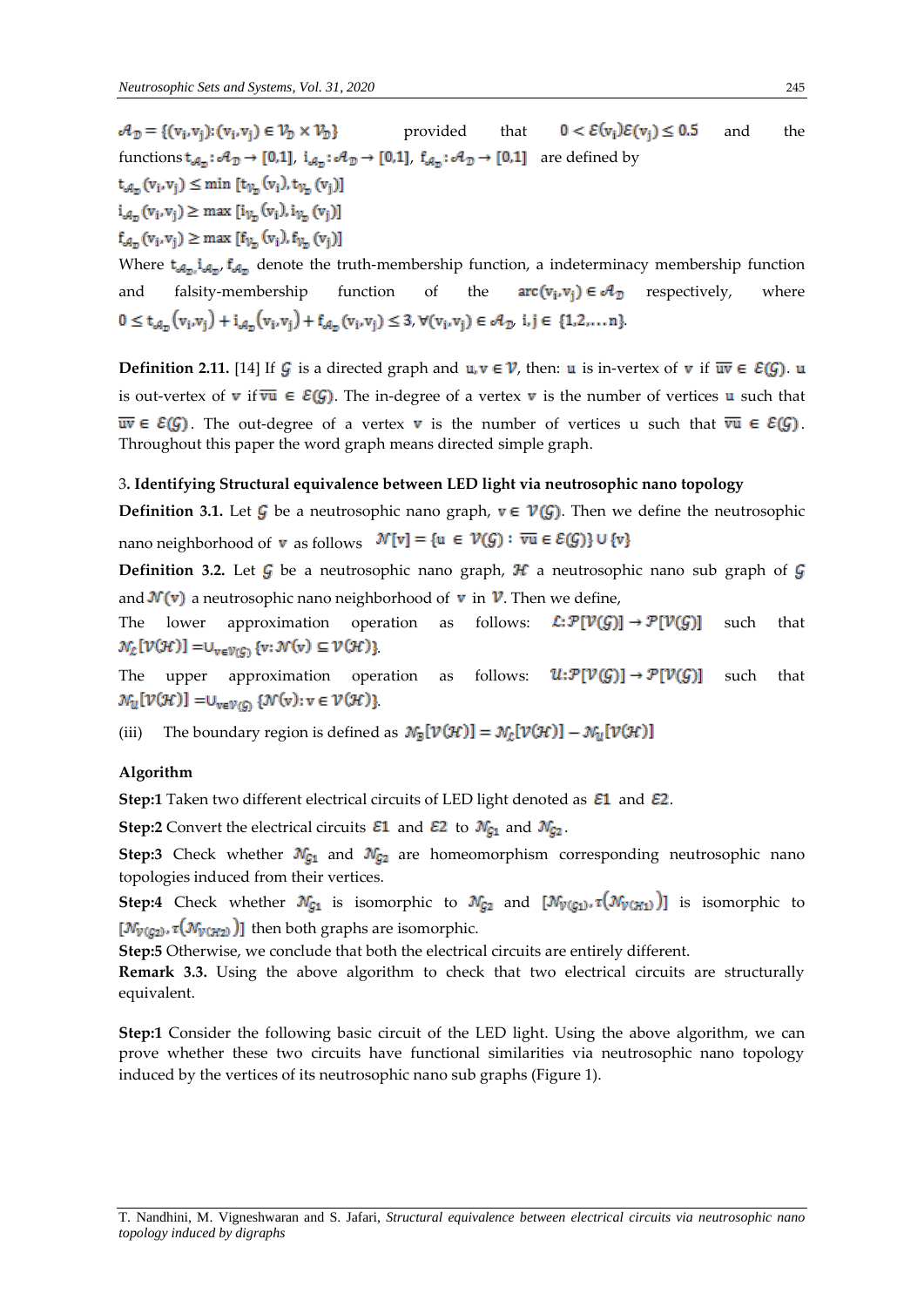

**Step:2** Convert the basic circuit  $\mathcal{E}1$  and  $\mathcal{E}2$  into neutrosophic nano graphs  $\mathcal{N}_{\mathcal{G}1}$  and  $\mathcal{N}_{\mathcal{G}2}$ respectively. (Figure 2).



**Step:3** Let  $\mathcal{N}_{G_1}$  and  $\mathcal{N}_{G_2}$  be two neutrosophic nano graphs.

Then  $\mathcal{N}_{V(G1)} = \{a, b, c, d\}$  and  $\mathcal{N}_{V(G2)} = \{1, 2, 3, 4\}$ , then the neighborhood of both graphs are  $\mathcal{N}_n[a]=\{c,d\} \hspace{1mm}, \hspace{1mm} \mathcal{N}_n[c]=\{a,c\} \hspace{1mm}, \hspace{1mm} \mathcal{N}_n[b]=\{b,d\} \hspace{1mm}, \hspace{1mm} \mathcal{N}_n[a]=\{a,b,d\} \hspace{1mm}, \hspace{1mm} \text{and} \hspace{1mm}, \hspace{1mm} \mathcal{N}_n[1]=\{1,2\}$ Then the one to one mapping is defined as follows:  $\mathcal{N}_n[4] = \{1,4\}$ ,  $\mathcal{N}_n[3] = \{3,4\}$ ,  $\mathcal{N}_n[2] = \{2,3,4\}$ 

 $f(a) = 2, f(b) = 3, f(c) = 1, f(d) = 4.$ 

Here  $f$  is a bijection between every pair of vertices  $\mathcal{N}_{G_1}$  and  $\mathcal{N}_{G_2}$ , the path between every pair of vertices are equal.

Now, we prove that f is open map. Let us consider the two vertices,  $V(\mathcal{H}) = \{a, c\}$  and  $V(f(H)) = \{1,2\}$ , then the neutrosophic nano topology of these two vertices are  $\tau_{\mathcal{N}}(\mathcal{V}(\mathcal{H})) = {\mathcal{V}(\mathcal{G}1), \varphi, \{a, c\}, \{b, d\}}$  and  $\tau_{\mathcal{N}}(\mathcal{V}(\mathcal{H})) = {\mathcal{V}(\mathcal{G}2), \varphi, \{1, 2\}, \{3, 4\}\}}$ . Hence the function are homeomorphism. Then the function  $f$ 

 $\varphi: [\mathcal{V}(G1), \tau_{\mathcal{N}}(\mathcal{V}(H))] \to [\mathcal{V}(G2), \tau_{\mathcal{N}}(\mathcal{V}(H))]$  is a neutrosophic nano homeomorphism. This holds for every sub graph  $\mathcal H$  of  $\mathcal G$ .

Step:4 From the above given neutrosophic nano topology, it is concluded that all the sub graphs are neutrosophic nano homeomorphism. Hence the two different graphs are isomorphic, that is structural equivalence from the table 3.

Step:5 **Observation:** If all the sub graphs are neutrosophic nano homeomorphism then the two graphs are called neutrosophic nano isomorphism, which are structural equivalence. Using the above structural equivalence technique, we can check whether two circuits are equivalent and we can also extend our theory to many industrial products.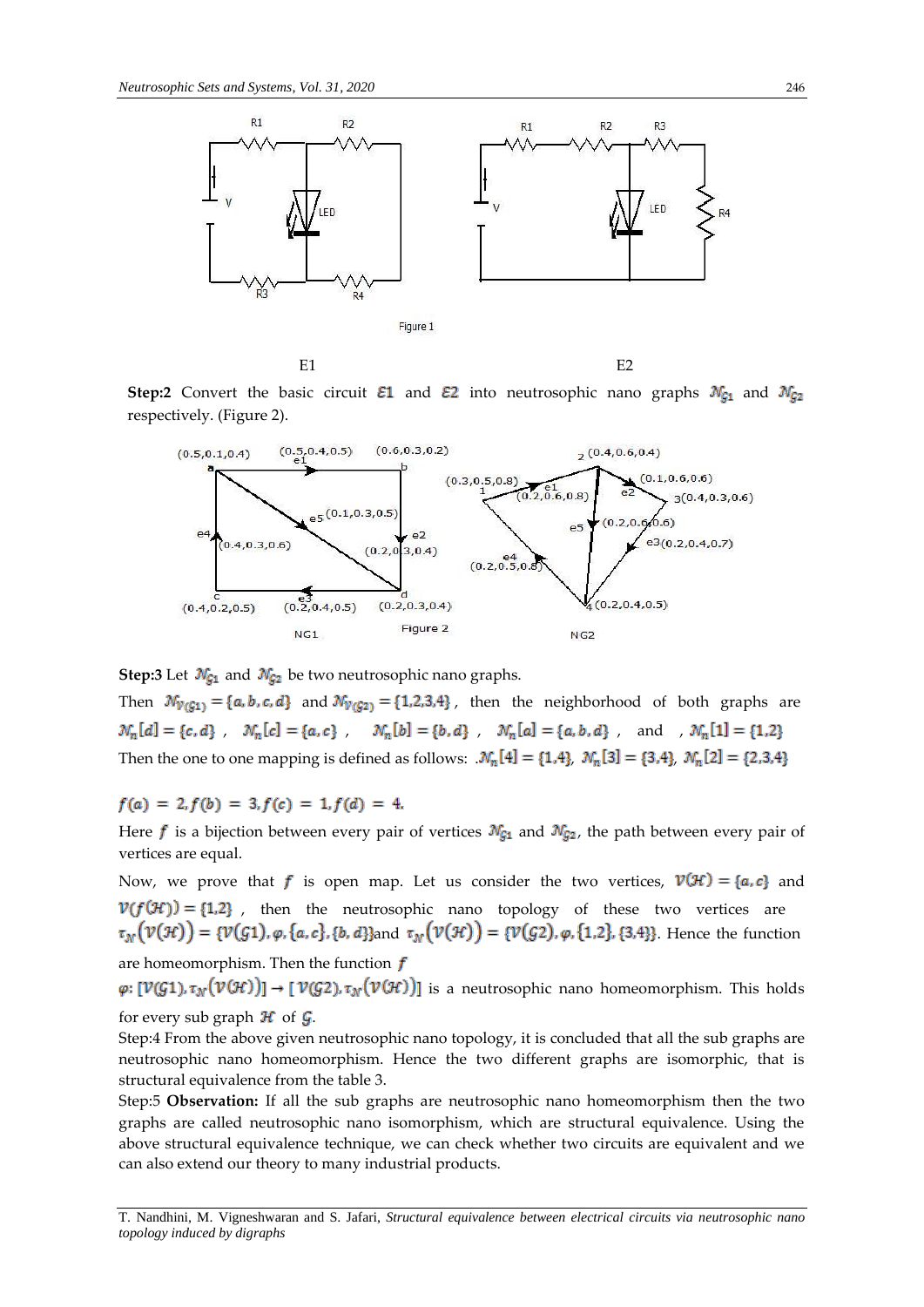|                   |                                            |                                            | $\sigma$ - $\sigma$ - $\sigma$ -           | œ                                                   |
|-------------------|--------------------------------------------|--------------------------------------------|--------------------------------------------|-----------------------------------------------------|
| $v(\mathcal{H}1)$ | $\mathcal{N}_L[\mathcal{V}(\mathcal{H}1)]$ | $\mathcal{N}_U[\mathcal{V}(\mathcal{H}1)]$ | $\mathcal{N}_B[\mathcal{V}(\mathcal{H}1)]$ | $\tau_N[\mathcal{V}(\mathcal{H}1)]$                 |
| $\{a\}$           | φ                                          | $\{a,b,d\}$                                | $\{a,b,d\}$                                | $\{V(G1), \varphi, \{a, b, d\}\}\$                  |
| {b}               | φ                                          | $\{b,d\}$                                  | $\{b,d\}$                                  | $\{V(G1), \varphi, \{b, d\}\}\$                     |
| $\{c\}$           | φ                                          | $\{a,c\}$                                  | $\{a,c\}$                                  | $\{V(G1), \varphi, \{a,c\}\}\$                      |
| $\{d\}$           | φ                                          | $\{c,d\}$                                  | $\{c,d\}$                                  | $\{V(G1), \varphi, \{c, d\}\}$                      |
| $\{a,b\}$         | φ                                          | $\{a,b,d\}$                                | $\{a,b,d\}$                                | $\{V(G1), \varphi, \{a, b, d\}\}\$                  |
| $\{b^-,c\}$       | φ                                          | V(G1)                                      | V(G1)                                      | $\{V(G1), \varphi\}$                                |
| $\{c,d\}$         | $\{c,d\}$                                  | $\{a,c,d\}$                                | {a}                                        | $\{V(G1), \varphi, \{a\}, \{c, d\}, \{a, c, d\}\}\$ |
| $\{a,d\}$         | φ                                          | V(G1)                                      | V(G1)                                      | $\{V(G1), \varphi\}$                                |
| $\{a,c\}$         | $\{a,c\}$                                  | V(G1)                                      | $\{b,d\}$                                  | $\{V(G1), \varphi, \{a, c\}, \{b, d\}\}\$           |
| $\{b,d\}$         | $\{b,d\}$                                  | $\{b,c,d\}$                                | $\{c\}$                                    | $\{V(G1), \varphi, \{c\}, \{b, d\}, \{b, c, d\}\}\$ |
| $\{a,b,c\}$       | $\{a,c\}$                                  | V(G1)                                      | $\{b,d\}$                                  | $\{V(G1), \varphi, \{a, c\}, \{b, d\}\}\$           |
| $\{a,b,d\}$       | $\{a,b,d\}$                                | V(G1)                                      | $\{c\}$                                    | $\{V(G1), \varphi, \{c\}, \{a, b, d\}\}\$           |
| $\{b,c,d\}$       | $\{b,c,d\}$                                | V(G1)                                      | {a}                                        | $\{V(G1), \varphi, \{a\}, \{b,c,d\}\}\$             |
| $\{a,c,d\}$       | $\{a,c,d\}$                                | V(G1)                                      | {b}                                        | $\{V(G1), \varphi, \{b\}, \{a, c, d\}\}\$           |
| V(G1)             | V(G1)                                      | V(G1)                                      | φ                                          | $\{V(G1), \varphi\}$                                |
| φ                 | φ                                          | φ                                          | φ                                          | $\{V(G1), \varphi\}$                                |

**Table:1** Possible sub graph of  $\mathcal{N}_{G1}$ 

**Table:2** Possible sub graph of  $\mathcal{N}_{G2}$ 

| V(H2)         | $\mathcal{N}_L[\mathcal{V}(\mathcal{H}2)]$ | $\mathcal{N}_U[\mathcal{V}(\mathcal{H}2)]$ | $\mathcal{N}_B[\mathcal{V}(\mathcal{H}2)]$ | $\tau_N[\mathcal{V}(\mathcal{H}2)]$              |
|---------------|--------------------------------------------|--------------------------------------------|--------------------------------------------|--------------------------------------------------|
| $\{1\}$       | φ                                          | ${1, 2}$                                   | ${1, 2}$                                   | $\{V(G2), \varphi, \{1,2\}\}\$                   |
| ${2}$         | φ                                          | $\{2, 3, 4\}$                              | $\{2, 3, 4\}$                              | $\{V(G2), \varphi, \{2,3,4\}\}\$                 |
| ${3}$         | φ                                          | $\{3, 4\}$                                 | $\{3, 4\}$                                 | $\{V(G2), \varphi, \{3,4\}\}\$                   |
| ${4}$         | φ                                          | $\{1,4\}$                                  | $\{1,4\}$                                  | $\{V(G2), \varphi, \{1,4\}\}\$                   |
| ${1, 2}$      | ${1, 2}$                                   | V(G2)                                      | $\{3, 4\}$                                 | $\{V(G2), \varphi, \{1,2\}, \{3,4\}\}\$          |
| ${2, 3}$      | φ                                          | $\{2, 3, 4\}$                              | $\{2, 3, 4\}$                              | $\{V(G2), \varphi, \{2,3,4\}\}\$                 |
| $\{3, 4\}$    | $\{3, 4\}$                                 | $\{1, 3, 4\}$                              | $\{1\}$                                    | $\{V(G2), \varphi, \{1\}, \{3,4\}, \{1,3,4\}\}\$ |
| ${1, 4}$      | ${1, 4}$                                   | $\{1, 2, 4\}$                              | {2}                                        | $\{V(G2), \varphi, \{2\}, \{1,4\}, \{1,2,4\}\}\$ |
| ${1, 3}$      | φ                                          | V(G2)                                      | V(G2)                                      | $\{V(G2), \varphi\}$                             |
| ${2, 4}$      | φ                                          | $\{2, 3, 4\}$                              | $\{2, 3, 4\}$                              | $V(G2), \varphi, \{2,3,4\}$                      |
| $\{1, 2, 3\}$ | ${1, 2}$                                   | V(G2)                                      | $\{3, 4\}$                                 | $\{V(G2), \varphi, \{1,2\}, \{3,4\}\}\$          |
| ${1, 2, 4}$   | $\{1, 2, 4\}$                              | V(G2)                                      | ${3}$                                      | $\{V(G2), \varphi, \{3\}, \{1,2,4\}\}\$          |
| $\{2, 3, 4\}$ | $\{2, 3, 4\}$                              | V(G2)                                      | $\{1\}$                                    | $\{V(G2), \varphi, \{1\}, \{2,3,4\}\}\$          |
| $\{1, 3, 4\}$ | ${1, 3, 4}$                                | V(G2)                                      | {2}                                        | $\{V(G2), \varphi, \{2\}, \{1,3,4\}\}\$          |
| V(G2)         | V(G2)                                      | V(G2)                                      | φ                                          | $\{V(G2), \varphi\}$                             |
| φ             | φ                                          | φ                                          | φ                                          | $\{V(G2), \varphi\}$                             |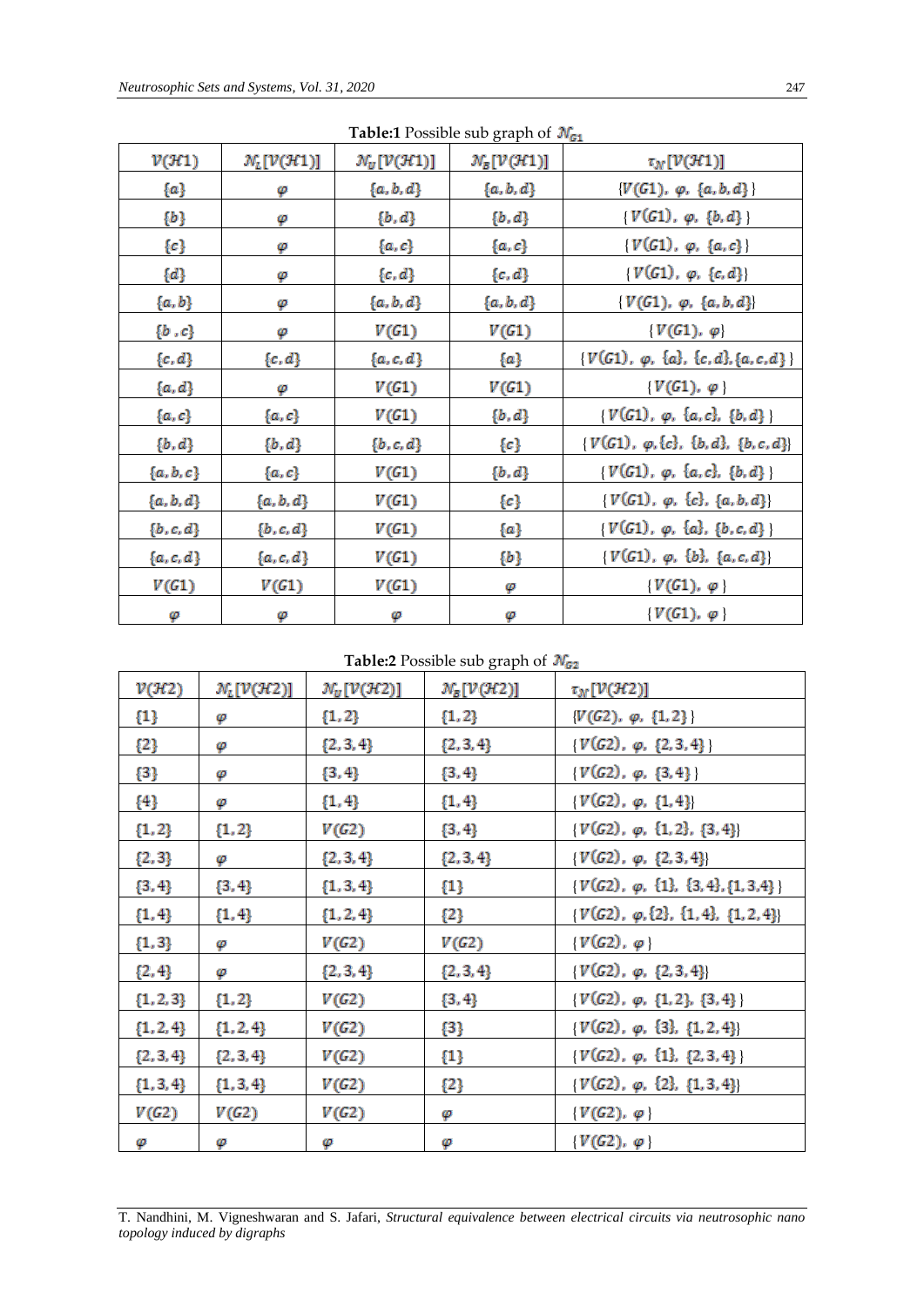| $\mathcal{V}(\mathcal{H})$ | $\tau_{N}[\mathcal{V}(\mathcal{H})]$                | $v[f(\mathcal{H})]$ | $\tau_N[\mathcal{V}[f(\mathcal{H})]]$            |
|----------------------------|-----------------------------------------------------|---------------------|--------------------------------------------------|
| {a}                        | $\{V(G1), \varphi, \{a, b, d\}\}\$                  | {2}                 | $\{V(G2), \varphi, \{2,3,4\}\}\$                 |
| $\{b\}$                    | $\{V(G1), \varphi, \{b, d\}\}\$                     | ${3}$               | $\{V(G2), \varphi, \{3,4\}\}\$                   |
| $\{c\}$                    | $\{V(G1), \varphi, \{a,c\}\}\$                      | $\{1\}$             | $\{V(G2), \varphi, \{1,2\}\}\$                   |
| $\{d\}$                    | $\{V(G1), \varphi, \{c, d\}\}\$                     | {4}                 | $\{V(G2), \varphi, \{1,4\}\}\$                   |
| $\{a, b\}$                 | $\{V(G1), \varphi, \{a, b, d\}\}\$                  | $\{2, 3\}$          | $\{V(G2), \varphi, \{2,3,4\}\}\$                 |
| $\{b^-,c\}$                | $\{V(G1), \varphi\}$                                | ${1, 3}$            | $\{V(G2), \varphi\}$                             |
| $\{c,d\}$                  | $\{V(G1), \varphi, \{a\}, \{c, d\}, \{a, c, d\}\}\$ | ${1, 4}$            | $\{V(G2), \varphi, \{2\}, \{1,4\}, \{1,2,4\}\}\$ |
| $\{a,d\}$                  | $\{V(G1), \varphi\}$                                | $\{2,4\}$           | $\{V(G2), \varphi\}$                             |
| $\{a,c\}$                  | $\{V(G1), \varphi, \{a, c\}, \{b, d\}\}\$           | ${1, 2}$            | $\{V(G2), \varphi, \{1,2\}, \{3,4\}\}\$          |
| $\{b,d\}$                  | $\{V(G1), \varphi, \{c\}, \{b, d\}, \{b, c, d\}\}\$ | $\{3, 4\}$          | $\{V(G2), \varphi, \{1\}, \{3,4\}, \{1,3,4\}\}\$ |
| $\{a,b,c\}$                | $\{V(G1), \varphi, \{a, c\}, \{b, d\}\}\$           | ${1, 2, 3}$         | $\{V(G2), \varphi, \{1,2\}, \{3,4\}\}\$          |
| $\{a,b,d\}$                | $\{V(G1), \varphi, \{c\}, \{a, b, d\}\}\$           | $\{2, 3, 4\}$       | $\{V(G2), \varphi, \{1\}, \{2,3,4\}\}\$          |
| $\{b,c,d\}$                | $\{V(G1), \varphi, \{a\}, \{b,c,d\}\}\$             | $\{1, 3, 4\}$       | $\{V(G2), \varphi, \{2\}, \{1,3,4\}\}\$          |
| $\{a,c,d\}$                | $\{V(G1), \varphi, \{b\}, \{a,c,d\}\}\$             | ${1, 2, 4}$         | $\{V(G2), \varphi, \{3\}, \{1,2,4\}\}\$          |
| V(G1)                      | $\{V(G1), \varphi\}$                                | V(G2)               | $\{V(G2), \varphi\}$                             |
| φ                          | $\{V(G1), \varphi\}$                                | φ                   | $\{V(G2), \varphi\}$                             |

**Table:3** Neutrosophic Nano Isomorphic Table

## **Conclusion:**

The purpose of the present work was to make headway for the application of neutrosophic nano topology via graph theory. We believe that neutrosophic nano topological graph structure will be an important base for modification of knowledge extraction and processing.

The aim of this paper was to generate neutrosophic nano topological structure on the power set of vertices of simple neutrosophic digraphs, by using new definition neutrosophic neighbourhood. Based on the neutrosophic neighborhood, we define the approximations of the subgraphs of a graph. A new neutrosophic nano topological graph have been used to analyze the symbolic circuit in this paper. By means of structural equivalence on neutrosophic nano topology induced by graph we have framed an algorithm for detecting patent infringement suit.

**Funding:** This research received no external funding.

**Conflicts of Interest:** The authors declare no conflict of interest.

## **References**

- 1. Abdel-Basset, M., El-hoseny, M., Gamal, A., & amp; Smarandache, F. (2019). A novel model for evaluation Hospital medical care systems based on plithogenic sets. Artificial intelligence in medicine, 100, 101710.
- 2. Abdel-Basset, M., Manogaran, G., Gamal, A., & amp; Chang, V. (2019). A Novel Intelligent Medical Decision Support Model Based on Soft Computing and IoT. IEEE Internet of Things Journal.
- 3. Abdel-Basset, M., Mohamed, R., Zaied, A. E. N. H., & amp; Smarandache, F. (2019). A hybrid plithogenic decision-making approach with quality function deployment for selecting supply chain sustainability metrics. Symmetry, 11(7), 903.